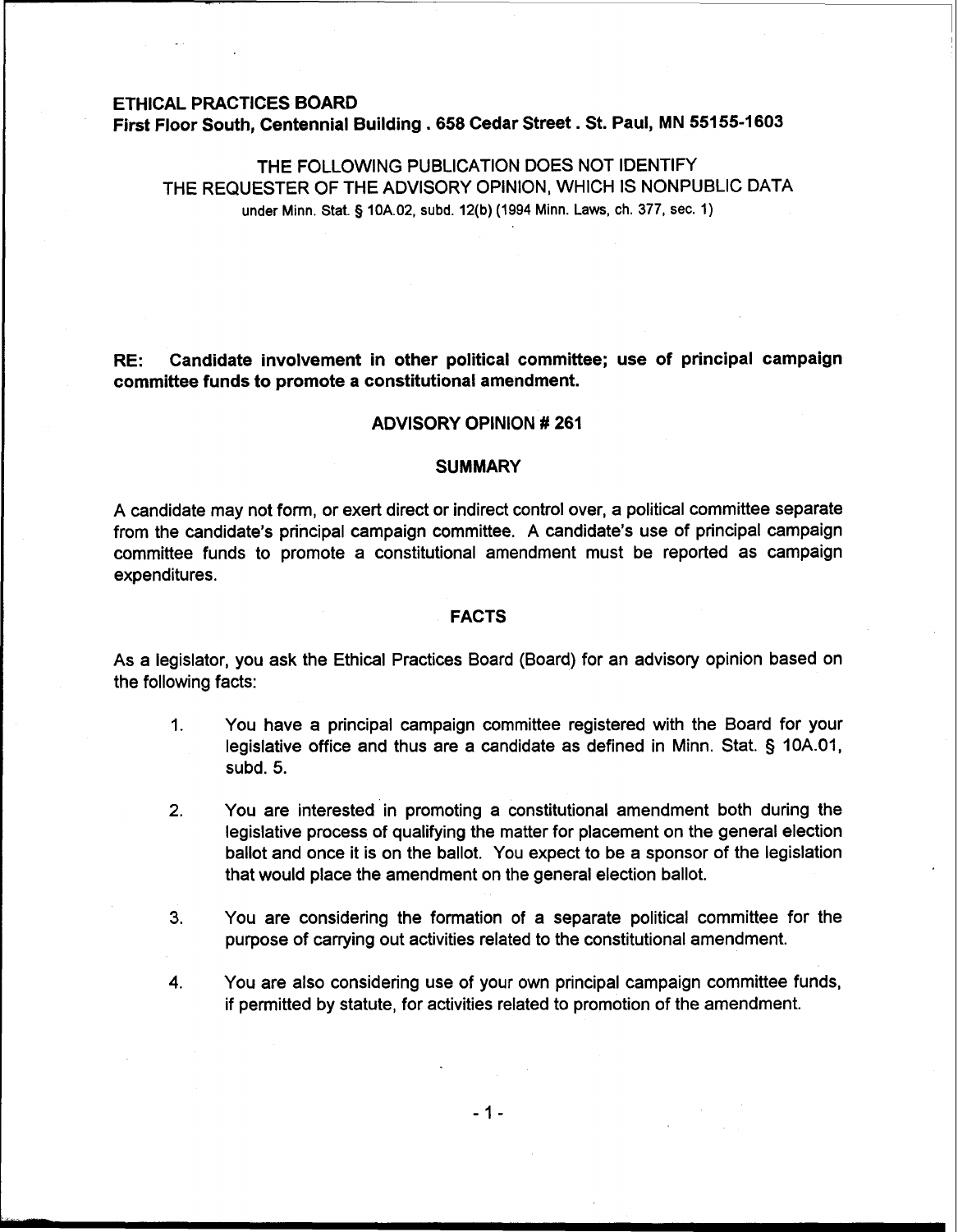# **ISSUE ONE**

What role may a candidate play in the formation and operation of a political committee established to promote a constitutional amendment?

### **OPINION**

A candidate's participation in the formation or operation of a political committee other than the candidate's own principal campaign committee or a party unit is generally prohibited by Minn. Stat. § 10A.19, subd. 1, if that committee would operate under the direct or indirect control of the candidate.

While you might serve in some advisory capacity to a committee established and controlled by others, there is inherent potential for indirect control in every such situation, which control is prohibited by Minn. Stat. § 10A.19, subd. 1.

In order to render an opinion more specific than we state above, we would need to review the specific facts related to each proposed involvement of a candidate in another political committee. We state generally, however, that because the statutory prohibitions are written in broad terms, we believe that they must also be interpreted broadly.

### **ISSUE TWO**

To what extent may a candidate use principal campaign committee funds for activities related to promotion of a constitutional amendment?

#### **OPINION**

Principal campaign committees may use their funds to make campaign expenditures.

A campaign expenditure is an expenditure for the purpose of influencing the nomination or election of a candidate or for the purpose of promoting or defeating a ballot question. Minn. Stat. § 10A.01, subd. 10. Promoting a ballot question includes activities related to qualifying the question for placement on the ballot. Minn. Stat. § 10A.01, subd. 23.

Campaign expenditures must be reported as such on the periodic Reports of Receipts and Expenditures filed by the committee and count toward the candidate's campaign spending limit.

Issued: 3-2/-97

**s** -

Carolyn D. Rodriguez, Chair Ethical Practices Board

 $-2-$